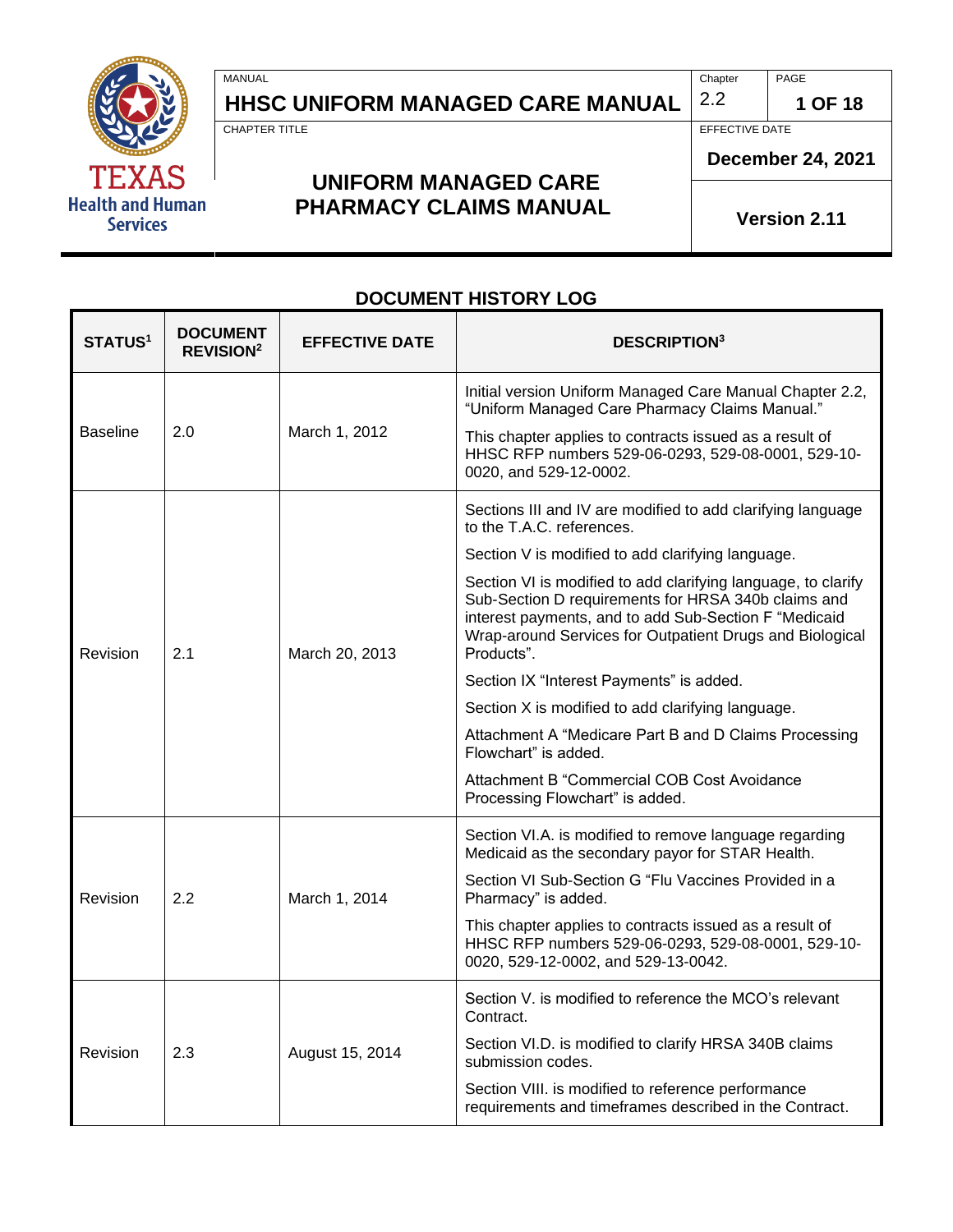

## **HHSC UNIFORM MANAGED CARE MANUAL**  $\begin{bmatrix} 2.2 \\ 2.2 \end{bmatrix}$  2 OF 18

MANUAL PAGE PROPERTY AND RELEASED AT A SERIES OF THE CHAPTER OF PAGE PAGE.

CHAPTER TITLE EFFECTIVE DATE

**December 24, 2021**

#### **UNIFORM MANAGED CARE PHARMACY CLAIMS MANUAL**

**Version 2.11**

| <b>STATUS1</b> | <b>DOCUMENT</b><br><b>REVISION<sup>2</sup></b> | <b>EFFECTIVE DATE</b> | <b>DESCRIPTION3</b>                                                                                                                                                                                                                                                                     |
|----------------|------------------------------------------------|-----------------------|-----------------------------------------------------------------------------------------------------------------------------------------------------------------------------------------------------------------------------------------------------------------------------------------|
| Revision       | 2.4                                            | October 15, 2014      | Revision 2.4 applies to contracts issued as a result of<br>HHSC RFP numbers 529-06-0293, 529-08-0001, 529-10-<br>0020, 529-12-0002, and 529-13-0042; and to Medicare-<br>Medicaid Plans (MMPs) in the Dual Demonstration.                                                               |
|                |                                                |                       | Section I. is modified to add the Medicare-Medicaid Dual<br>Demonstration.                                                                                                                                                                                                              |
| Revision       | 2.5                                            |                       | Section VI. E. is modified to add the URL for the HRSA<br>Medicaid Exclusion file.                                                                                                                                                                                                      |
|                |                                                | January 15, 2015      | Section VI.E. "Provider-Administered Drugs" is deleted and<br>subsequent sections are re-lettered.                                                                                                                                                                                      |
|                |                                                |                       | Revision 2.6 applies to contracts issued as a result of<br>HHSC RFP numbers 529-08-0001, 529-10-0020, 529-12-<br>0002, 529-13-0042, 529-13-0071, and 529-15-0001; and to<br>Medicare-Medicaid Plans (MMPs) in the Dual<br>Demonstration.                                                |
| Revision       | 2.6                                            | October 1, 2015       | Section I. is modified to add the STAR Kids Program.                                                                                                                                                                                                                                    |
|                |                                                |                       | Section VI. E. is modified to change the section name from<br>"Medicaid Wrap-Around Services for Outpatient Drugs and<br>Biological Products" to "Dual Eligible Members Medicaid<br>Prescription Coverage for Outpatient Drugs and Biological<br>Products" and update the requirements. |
|                |                                                |                       | Attachment A "Medicare Part B and D Claims Processing<br>Flowchart" is deleted.                                                                                                                                                                                                         |
|                |                                                |                       | Attachment B "Commercial COB Cost Avoidance<br>Processing Flowchart" is renamed "COB Cost Avoidance<br>Processing Flowchart" and re-lettered as Attachment A.                                                                                                                           |
|                |                                                |                       | Section VI. G. "Covered Drugs Under Non-Risk Payment"<br>is added.                                                                                                                                                                                                                      |
| Revision       | 2.7                                            | March 1, 2016         | Attachment A "COB Cost Avoidance Processing<br>Flowchart" is modified to add an exemption for family<br>planning drugs.                                                                                                                                                                 |
| Revision       | 2.8                                            | November 1, 2016      | Section VI. D. "Health Resources Services Administration<br>(HRSA) 340B" is modified to update the policy language.                                                                                                                                                                     |
|                |                                                |                       | Section VI. E. "Dual Eligible Members Medicaid<br>Prescription Coverage for Outpatient Drugs and Biological                                                                                                                                                                             |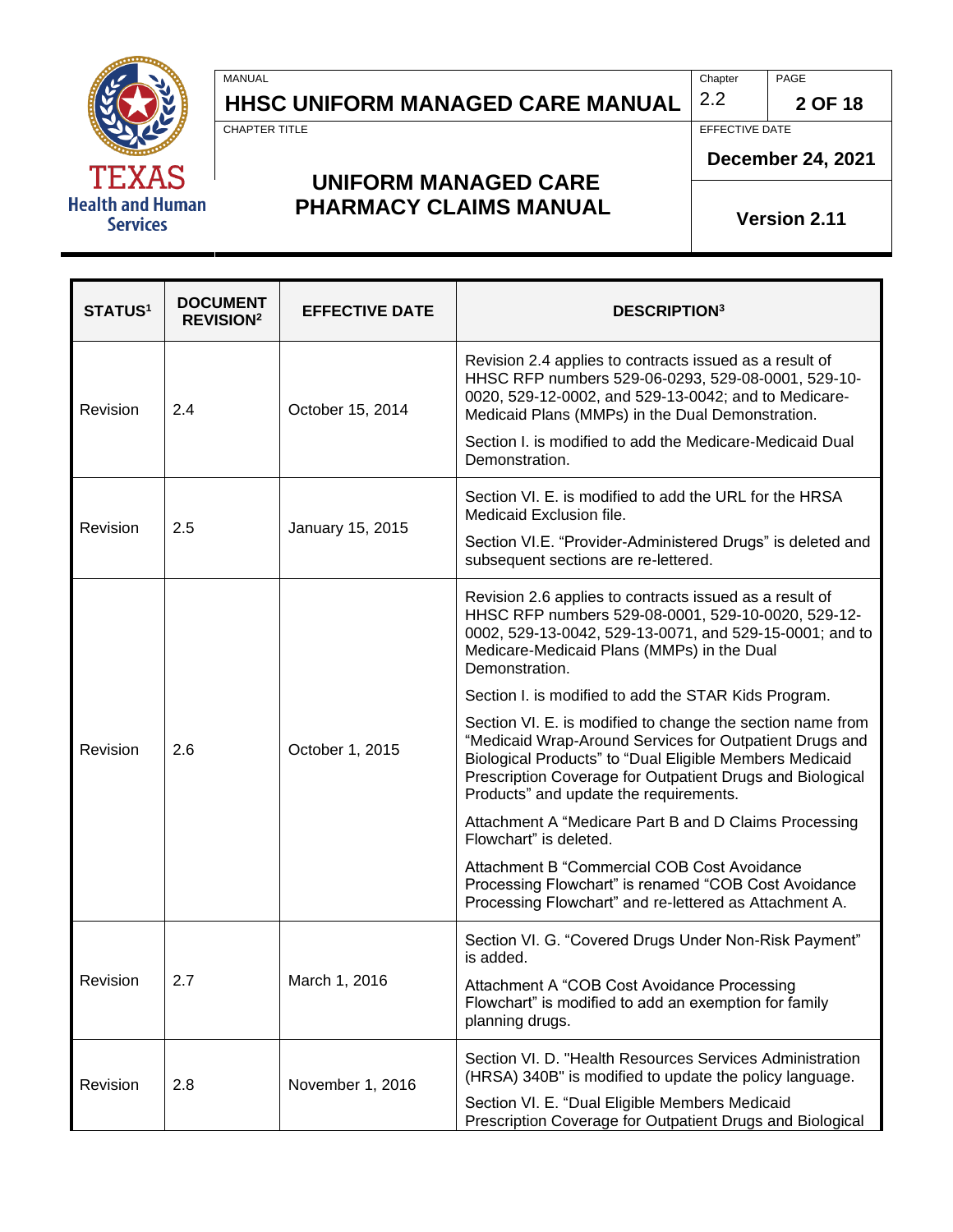

**HHSC UNIFORM MANAGED CARE MANUAL**  $\begin{bmatrix} 2.2 \\ 3 \end{bmatrix}$  3 OF 18

MANUAL PAGE PROPERTY AND RELEASED AT A SERIES OF THE CHAPTER OF PAGE PAGE.

CHAPTER TITLE EFFECTIVE DATE

### **UNIFORM MANAGED CARE PHARMACY CLAIMS MANUAL**

**December 24, 2021**

**Version 2.11**

| <b>STATUS<sup>1</sup></b> | <b>DOCUMENT</b><br><b>REVISION<sup>2</sup></b> | <b>EFFECTIVE DATE</b> | <b>DESCRIPTION3</b>                                                                                                                                                                                                                                                                                                                 |  |
|---------------------------|------------------------------------------------|-----------------------|-------------------------------------------------------------------------------------------------------------------------------------------------------------------------------------------------------------------------------------------------------------------------------------------------------------------------------------|--|
|                           |                                                |                       | Products" is modified to add references to Attachments B<br>and C.                                                                                                                                                                                                                                                                  |  |
|                           |                                                |                       | Section VI. H. "Psychotropic Medication Utilization Review<br>(PMUR)" is added.                                                                                                                                                                                                                                                     |  |
|                           |                                                |                       | Section VI. I. "Managed Care Clinical Prior Authorization<br>Criteria Implementation" is added.                                                                                                                                                                                                                                     |  |
|                           |                                                |                       | Attachment B. "Medicare Part B Pharmacy Claims<br>Processing" is added.                                                                                                                                                                                                                                                             |  |
|                           |                                                |                       | Attachment C. "Medicare Part D Pharmacy Claims<br>Processing" is added.                                                                                                                                                                                                                                                             |  |
|                           |                                                |                       | Section VI. A. "Pharmacy Claim Processing and Payment<br>Requirements" is modified to reference guides related to<br>pharmacy Encounter data and acceptable reject codes.                                                                                                                                                           |  |
|                           |                                                |                       | Section VI. D. "Health Resources Services Administration<br>(HRSA) 340B" is modified to delete reference to the HRSA<br>Medicaid Exclusion file.                                                                                                                                                                                    |  |
|                           |                                                |                       | Section VI. F. "Flu Vaccines Provided in a Pharmacy" is<br>modified to add information on the flu vaccine reporting<br>season and approved flu vaccine, revise the claims<br>processing requirements, and delete language as to what<br>an MCO is not required to offer or pay and information on<br>vaccine expenditure reporting. |  |
| Revision                  | 2.9                                            | March 13, 2020        | Section VI. G. "Covered Drugs Under Non-Risk Payment"<br>is modified to provide the website location for non-risk<br>drugs.                                                                                                                                                                                                         |  |
|                           |                                                |                       | Section VI. H. "Psychotropic Medication Utilization Review<br>(PMUR)" was removed.                                                                                                                                                                                                                                                  |  |
|                           |                                                |                       | Section VI. I. "Medically Necessary Non-Formulary Drug"<br>was added.                                                                                                                                                                                                                                                               |  |
|                           |                                                |                       | Section VII. #2 is modified to correct a typo in the reject<br>message.                                                                                                                                                                                                                                                             |  |
|                           |                                                |                       | Section VIII. is modified to add performance requirements<br>and timeframes.                                                                                                                                                                                                                                                        |  |
|                           |                                                |                       | Attachment A is modified to add that "No other OCC codes<br>are acceptable" in the flowchart box for "Other Coverage                                                                                                                                                                                                                |  |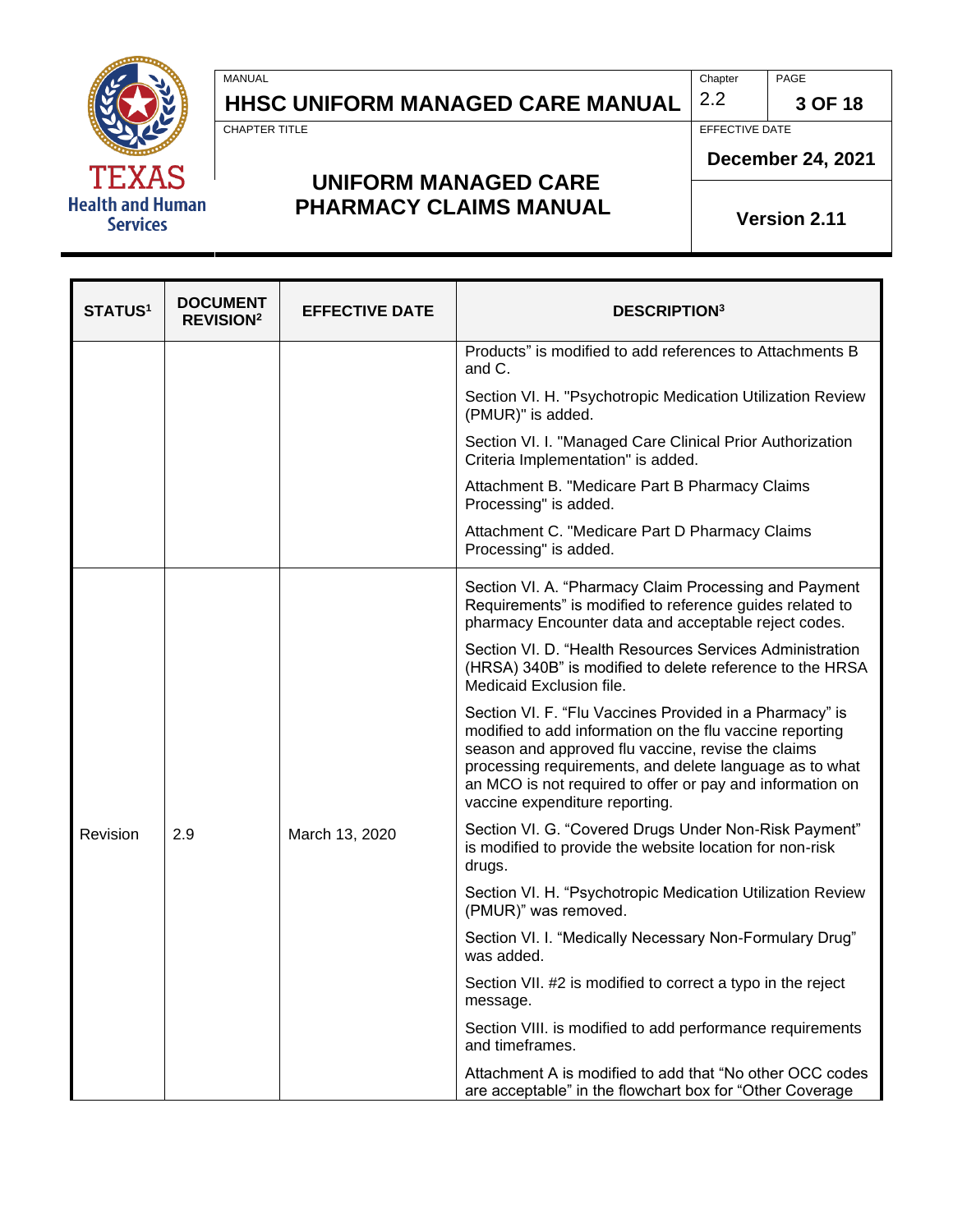

## **HHSC UNIFORM MANAGED CARE MANUAL**  $\begin{bmatrix} 2.2 \\ 4 \end{bmatrix}$  **4 OF 18**

MANUAL PAGE PROPERTY AND RELEASED AT A SERIES OF THE CHAPTER OF PAGE PAGE.

CHAPTER TITLE **EFFECTIVE** 

#### **UNIFORM MANAGED CARE PHARMACY CLAIMS MANUAL**

**December 24, 2021**

**Version 2.11**

| <b>STATUS1</b>  | <b>DOCUMENT</b><br><b>REVISION<sup>2</sup></b> | <b>EFFECTIVE DATE</b> | <b>DESCRIPTION</b> <sup>3</sup>                                                                                                                                                                                                                                                                              |
|-----------------|------------------------------------------------|-----------------------|--------------------------------------------------------------------------------------------------------------------------------------------------------------------------------------------------------------------------------------------------------------------------------------------------------------|
|                 |                                                |                       | Code (OCC) Values" and add a flowchart box for an<br>acceptable reject codes reference.                                                                                                                                                                                                                      |
| <b>Revision</b> | 2.9.1                                          | June 15, 2020         | Accessibility approved version.                                                                                                                                                                                                                                                                              |
| <b>Revision</b> | 2.10                                           | June 14,2021          | Section VI. "Pharmacy Claims Processing<br>Requirements" G. "Covered Drugs Under Non-<br>Risk Payment" updated source of non-risk drug<br>list. Section VI. "Pharmacy Claims Processing<br>Requirements", F. "Flu Vaccines Provided in a<br>Pharmacy" was renamed "Pharmacist-<br>Administered Medications". |
| <b>Revision</b> | 2.10.1                                         | June 21, 2021         | Corrected revision date year from 2020 to 2021<br>in version 2.10 document history.                                                                                                                                                                                                                          |
| <b>Revision</b> | 2.11                                           | December 20,2021      | Administrative change – updated weblink                                                                                                                                                                                                                                                                      |

**1** Status should be represented as "Baseline" for initial issuances, "Revision" for changes to the Baseline version, and "Cancellation" for withdrawn versions

<sup>2</sup> Revisions should be numbered according to the version of the issuance and sequential numbering of the revision—e.g., "1.2" refers to the first version of the document and the second revision.

<sup>3</sup> Brief description of the changes to the document made in the revision.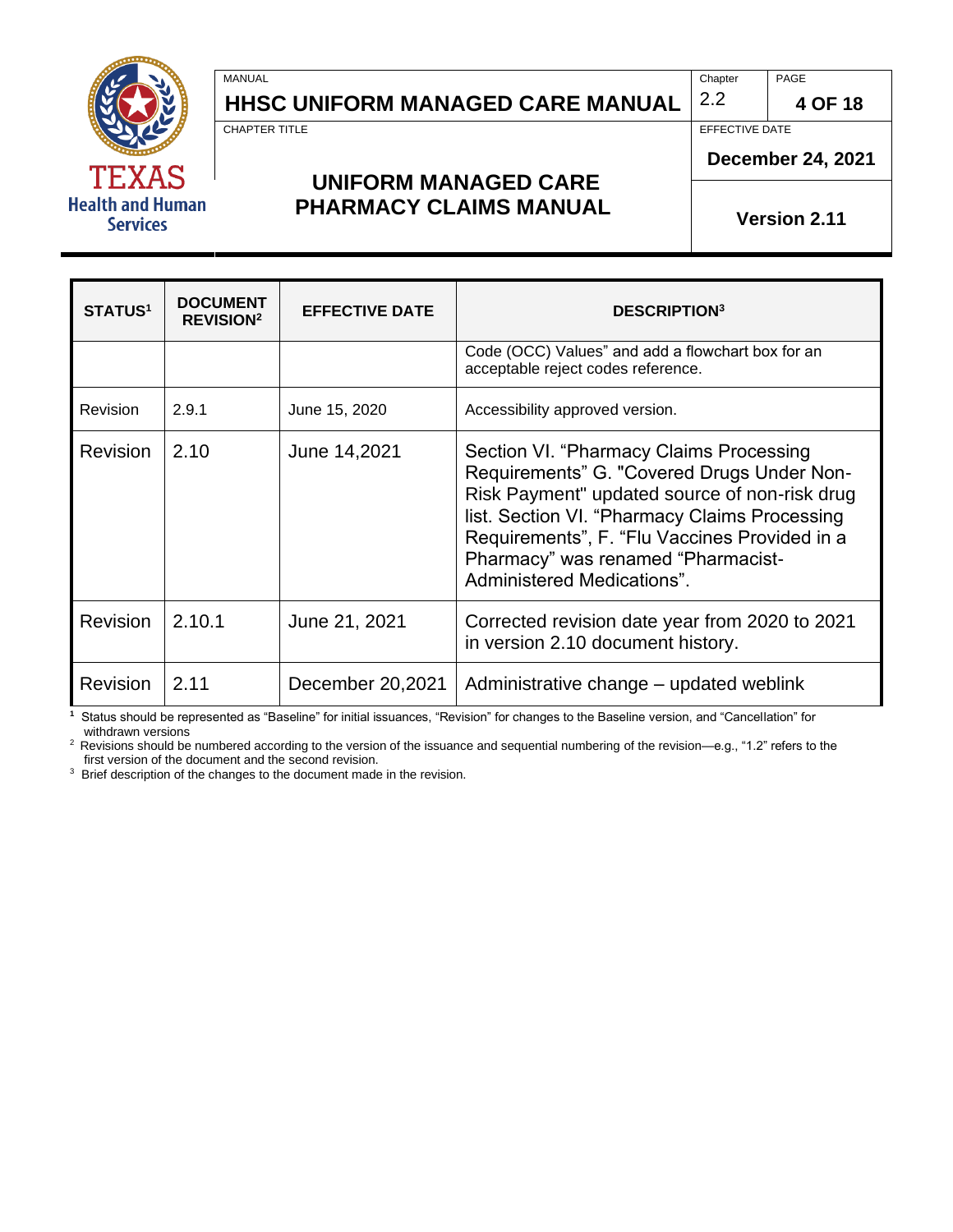|                                            | MANUAL                           | Chapter        | PAGE                     |  |
|--------------------------------------------|----------------------------------|----------------|--------------------------|--|
|                                            | HHSC UNIFORM MANAGED CARE MANUAL | 2.2            | 5 OF 18                  |  |
|                                            | <b>CHAPTER TITLE</b>             | EFFECTIVE DATE |                          |  |
| <b>TEXAS</b>                               | <b>UNIFORM MANAGED CARE</b>      |                | <b>December 24, 2021</b> |  |
| <b>Health and Human</b><br><b>Services</b> | <b>PHARMACY CLAIMS MANUAL</b>    |                | <b>Version 2.11</b>      |  |

#### **TABLE OF CONTENTS**

| $\mathbf{L}$    |                                                             |  |
|-----------------|-------------------------------------------------------------|--|
| $\mathbf{II}$ . |                                                             |  |
| III.            |                                                             |  |
| IV.             |                                                             |  |
| V.              |                                                             |  |
| VI.             |                                                             |  |
| VII.            |                                                             |  |
| VIII.           |                                                             |  |
| IX.             |                                                             |  |
| $X_{-}$         | HEALTH INSURANCE PORTABILITY AND ACCOUNTABILITY ACT (HIPAA) |  |
|                 |                                                             |  |
|                 |                                                             |  |
|                 |                                                             |  |
|                 |                                                             |  |

# <span id="page-4-0"></span>**I. APPLICABILITY OF CHAPTER 2.2**

This chapter applies to Managed Care Organizations (MCOs) participating in the STAR, STAR+PLUS (including the Medicare-Medicaid Dual Demonstration), CHIP, STAR Kids, and STAR Health Programs. In this chapter, references to "CHIP" or the "CHIP Managed Care Program(s)" apply to the CHIP Program. References to "Medicaid" or the "Medicaid Managed Care Program(s)" apply to the STAR, STAR+PLUS, STAR Kids, and STAR Health Programs. The term "MCO" may include health maintenance organizations (HMOs), exclusive provider organizations (EPOs), insurers, Medicare-Medicaid Plans (MMPs), and any other entities licensed or approved by the Texas Department of Insurance. The requirements in this chapter apply to all programs, except where noted.

## <span id="page-4-1"></span>**II. PURPOSE**

This chapter establishes pharmacy claims processing requirements and timelines, to the extent that they differ from the requirements and timelines in Chapter 2.0, "Uniform Managed Care Claims Manual." This chapter should be read in conjunction with Chapter 2.0, and unless otherwise noted in this chapter, all provisions of Chapter 2.0 apply to pharmacy claims.

# <span id="page-4-2"></span>**III. STATUTORY AND REGULATORY AUTHORITY**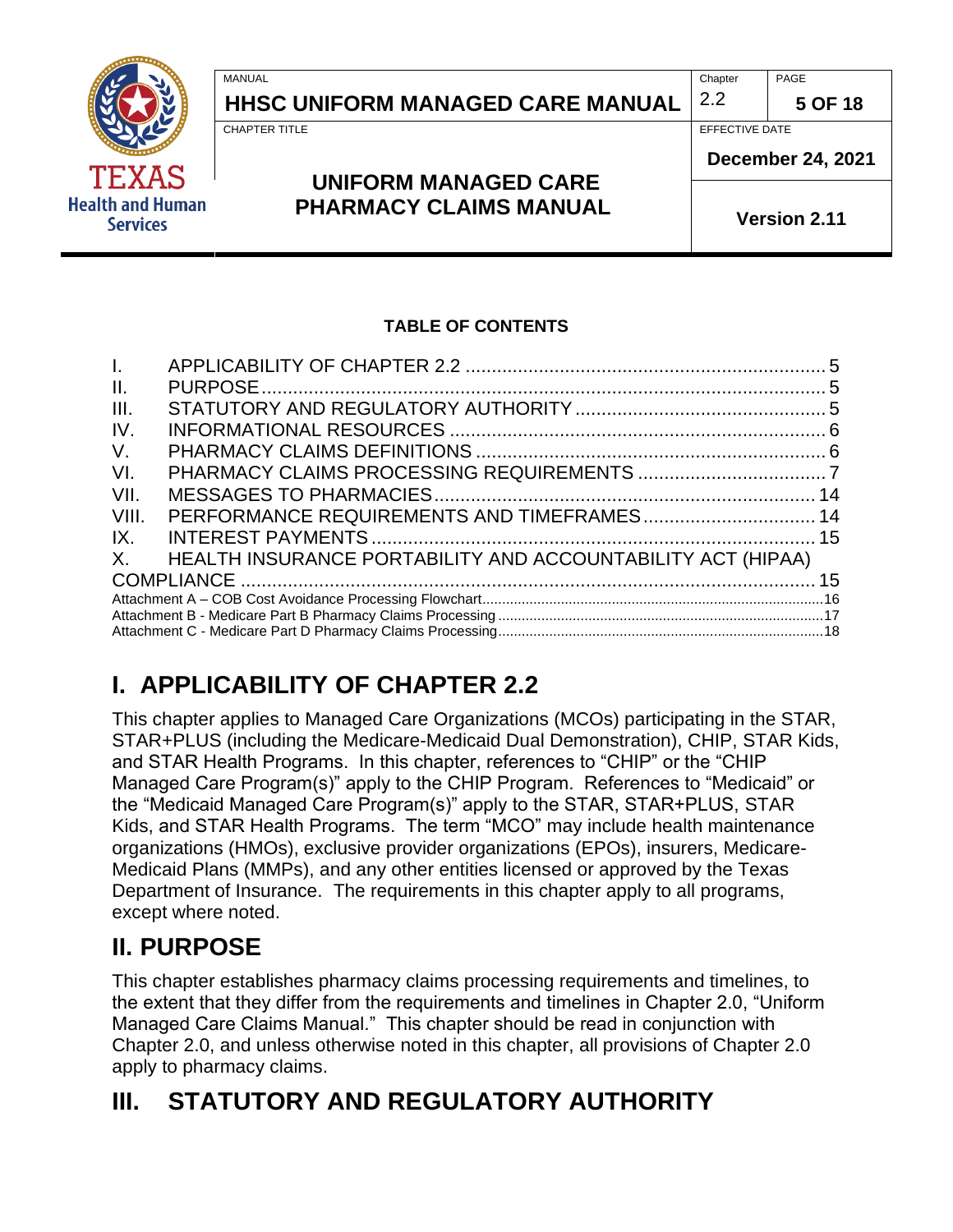

**HHSC UNIFORM MANAGED CARE MANUAL**  $\begin{bmatrix} 2.2 \\ \end{bmatrix}$  6 OF 18

MANUAL PAGE PROPERTY AND RELEASED AT A SERIES OF THE CHAPTER OF PAGE PAGE.

CHAPTER TITLE **EFFECTIVE DATE** 

**December 24, 2021**

### **UNIFORM MANAGED CARE PHARMACY CLAIMS MANUAL**

**Version 2.11**

Statutory and regulatory authority for this chapter includes the following, without limitation.

- All authorities cited in Chapter 2.0, "Uniform Managed Care Claims Manual;"
- Texas Insurance Code § 843.339, "Deadline for Action on Prescription Claims; Payment;"
- 1 Tex. Admin. Code Chapter 353, Subchapter J, "Outpatient Pharmacy Services" (Medicaid); and
- 1 Tex. Admin. Code Chapter 370, Subchapter H, "Outpatient Pharmacy Services" (CHIP).

# <span id="page-5-0"></span>**IV. INFORMATIONAL RESOURCES**

- Resources listed in Chapter 2.0, "Uniform Managed Care Claims Manual;" and
- 15 Tex. Admin. Code Chapter 354, Subchapter F, "Pharmacy Services," Division 6, "Pharmacy Claims" (related to the Vendor Drug Program/FFS).

# <span id="page-5-1"></span>**V. PHARMACY CLAIMS DEFINITIONS**

- **1. Automated Prior Authorization Request:** A claim adjudication process applied by the MCO that automatically evaluates whether a submitted pharmacy claim meets Prior Authorization criteria (e.g., drug history shows previous filling of preferred drug, client has specific diagnosis), when the data exist, thereby allowing the claim to be adjudicated as payable without the prescriber's intervention.
- **2. Clean Claim:** Refer to the Contract's definition of "Clean Claim." In addition, a Clean Pharmacy Claim must meet all requirements for accurate and complete data as defined in the applicable *NCPDP Post-Adjudication Companion Guide* and *HHSC's Encounter Submission Guidelines*.
- **3. Cost Avoidance:** A coordination of benefits model for pharmacy claims that ensures compliance with 42 C.F.R. Subpart D, Chapter 433. The cost avoidance model checks for a client's other known insurance at the point of sale, preventing the MCO from paying a claim until the pharmacy attempts to obtain payment from the client's third-party insurance. The elements of Cost Avoidance include the following.
	- Determination that member has other prescription drug coverage through a third-party insurer.
	- Sending verified drug insurance eligibility and insurer information to the pharmacy point-of-sale system.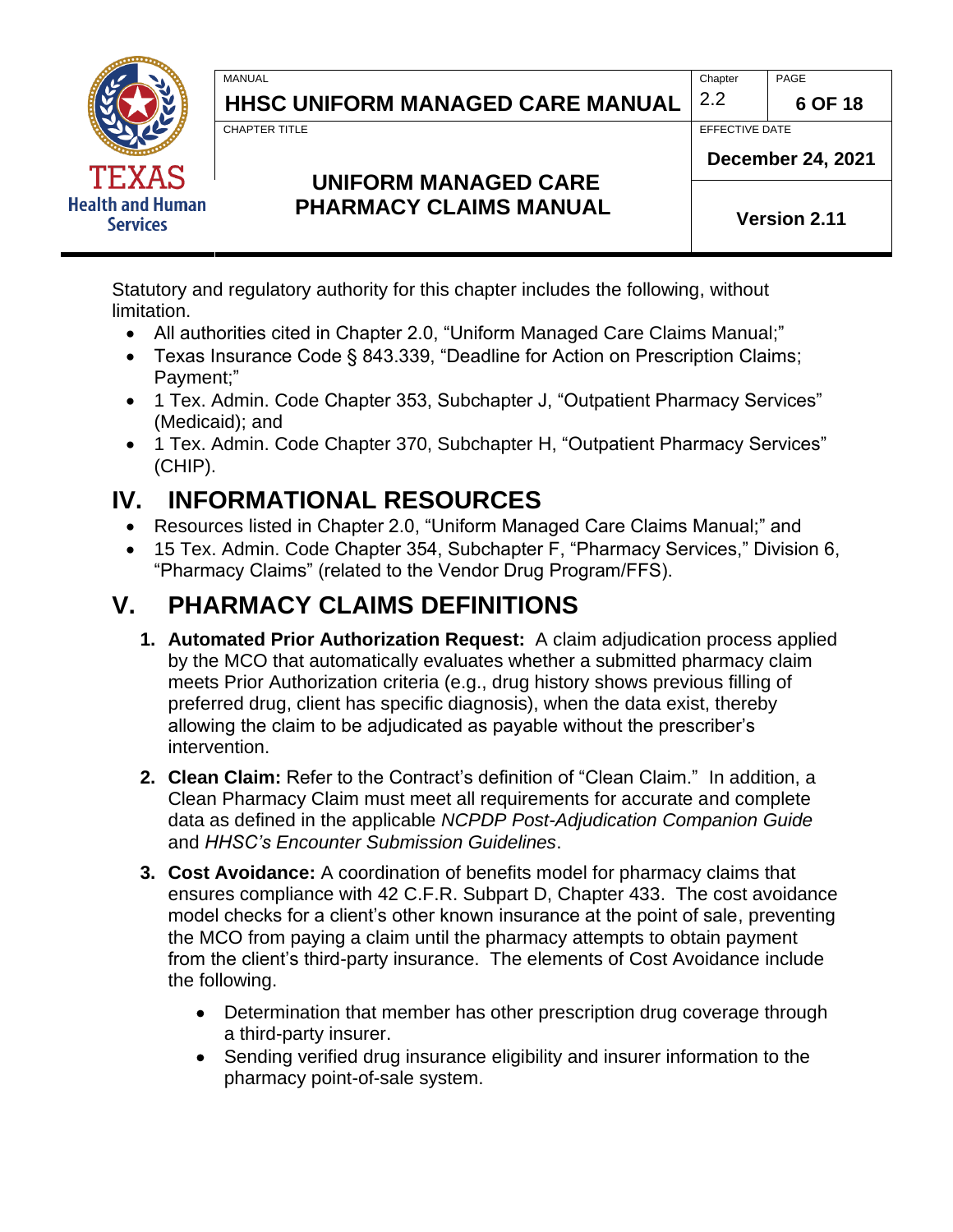

# **HHSC UNIFORM MANAGED CARE MANUAL 2.2 7 OF 18**

MANUAL PAGE PROPERTY AND RELEASED AT A SERIES OF THE CHAPTER OF PAGE PAGE.

CHAPTER TITLE **EFFECTIVE DATE** 

## **UNIFORM MANAGED CARE PHARMACY CLAIMS MANUAL**

**Version 2.11**

**December 24, 2021**

- If member has other insurance, deny claim at point-of-sale and provide pharmacy with the third-party billing information so they can submit the claim to them.
- Continue to reject the claim until billing to all other payors has been attempted.
- If the pharmacy submits it to the third party insurer and it is denied, the MCO may pay the claim, depending on the reason for denial.
- Continue covering co-pays and deductibles for members with third party insurance.
- Provide a toll-free number for members and providers to call to correct mistakes in third party insurance information so that the point-of-sale claims system will pay correctly (e.g., can use existing member or provider hotlines for this purpose).
- **4. D.Ø Standard:** The most recent version of the National Council of Prescription Drug Program (NCPDP) Telecommunication Standard.
- **5. Rejected Claim:** A claim filed with the MCO or its Subcontracted Claims Processor for pharmacy services rendered to a patient and the claim has been denied or not accepted for adjudication and payment. A rejected claim could be due to, but is not limited to the following situations: a patient was not a Member of the MCO at the time of service, a claim was filed with the MCO in error (wrong carrier), or the MCO is not responsible for Processing the claim but the claim is for a Member of the MCO as of the date of service.

Additional definitions are found in the MCO's relevant Contract and Chapter 2.0 of the Uniform Managed Care Manual (UMCM).

# <span id="page-6-0"></span>**VI. PHARMACY CLAIMS PROCESSING REQUIREMENTS**

#### **A. Pharmacy Claim Processing and Payment Requirements**

Clean Claims for outpatient pharmacy benefits must be adjudicated no later than: (1) 18 days after receipt if submitted electronically, or (2) 21 days after receipt if submitted nonelectronically. Once a Clean Claim is received for a pharmacy claim, the MCOs are required, within the periods described above, to: (1) pay the total amount of the claim, or part of the claim, in accordance with the contract, (2) deny the entire claim, or part of the claim, and notify the provider why the claim will not be paid.

Payment is considered to have been paid on the date of: (1) the date of issue of a check for payment and its corresponding EOB to the provider by the MCO, or (2) electronic transmission, if payment is made electronically.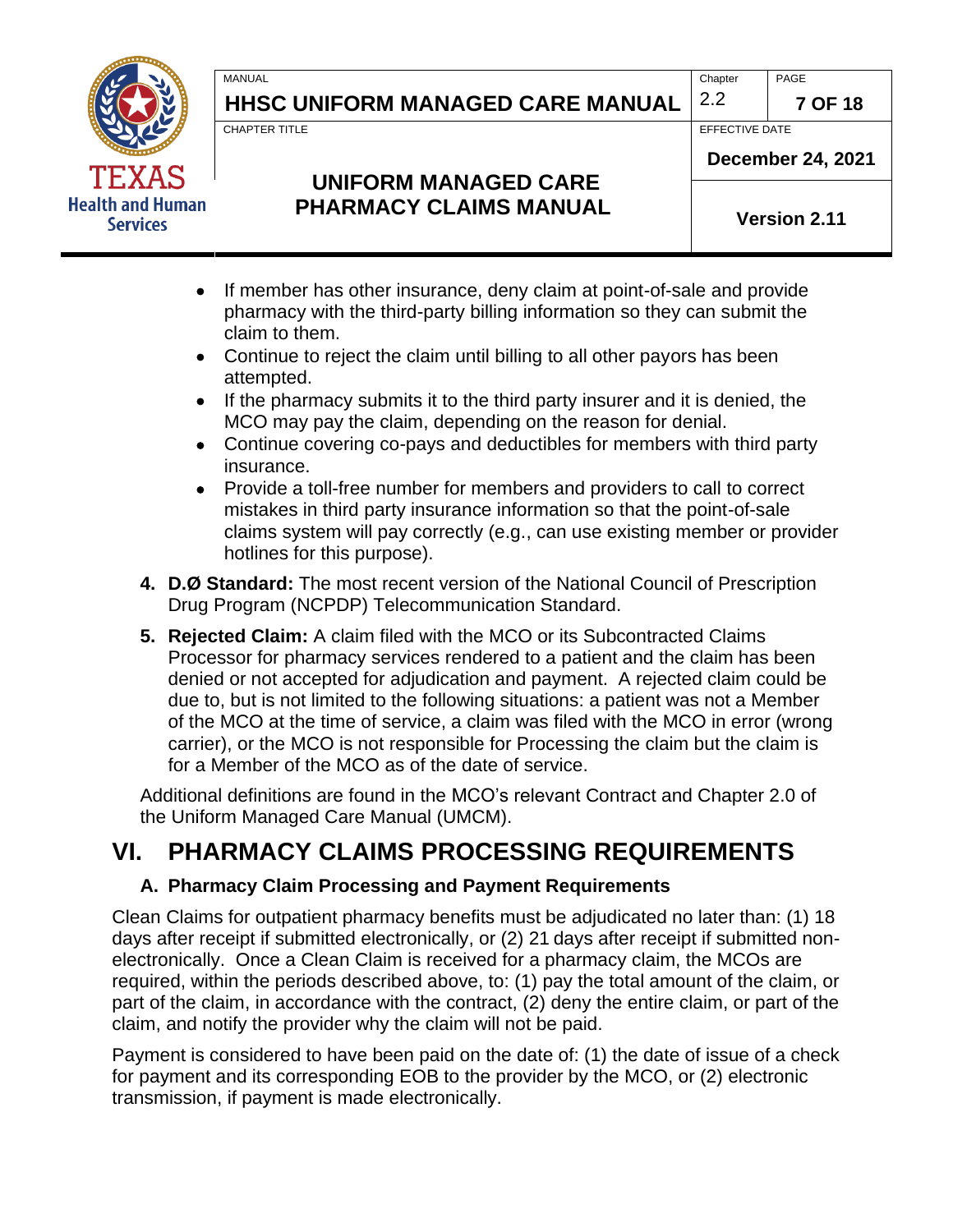

**HHSC UNIFORM MANAGED CARE MANUAL**  $\vert$  **2.2**  $\vert$  **8 OF 18** 

MANUAL PAGE PROPERTY AND RELEASED AT A SERIES OF THE CHAPTER OF PAGE PAGE.

CHAPTER TITLE **EFFECTIVE DATE** 

### **UNIFORM MANAGED CARE PHARMACY CLAIMS MANUAL**

**December 24, 2021**

**Version 2.11**

MCO must make every effort to avoid making more than one request to the provider for additional information in connection with a specific claim. MCO Claims procedures must include processes intended to prevent a provider claim from being repeatedly deficientdenied for reasons that were present on the original claim submission.

Whenever possible, the MCO should identify each applicable reason code and specific information requirements to inform the provider of the precise data fields and issues related to each claim. At minimum, MCO claim systems that employ a preset hierarchy of Deficient-Denial reasons, must provide sufficient information to the provider regarding the primary issue related to a claim.

The MCO must not pay any claim submitted by a provider excluded or suspended from the Medicare, Medicaid, CHIP, or CHIP Perinatal Programs for Fraud, Abuse, or Waste. The MCO must not pay any claim submitted by a provider who is on payment hold under the authority of HHSC or its authorized agent, or who has pending accounts receivable with HHSC.

MCOs must provide accurate and complete Encounter Data for pharmacy services. The Encounter Data must follow the format, rules, and data elements as described in the most current *NCPDP Post-Adjudication Companion Guide* and *HHSC's Encounter Submission Guidelines*. The MCO should attest to the information prior to the MCO's submission to HHSC. It is expected that MCO Pharmacy Claim Processing will comply with the requirements of the NCPDP B1/B2 HIPAA-compliant formats. This will produce consistent and verifiable data, whether self- reported by the MCO or produced by HHSC from the Encounter Data warehouse. The intent is to have uniform pharmacy claims data that can and will be verified both at the claims and Financial Statistical Report level, with the control file being the Encounter Data File.

If MCOs accept B3 claim transactions from pharmacies, the B3 transactions must be split into a B2 (reversal transaction) and B1 (new billing transaction) record on the encounter file provided to HHSC.

In addition to the fields required on the *NCPDP Post-Adjudication Companion Guide* and *HHSC's Encounter Submission Guidelines*, the pharmacy Encounter data provided to HHSC must include the following information:

- 1. The actual price paid by the MCO or its agent to the pharmacy for a drug, as well as the claim's component dollar amounts (e.g., ingredient costs, dispensing fees, and amounts paid by other payors);
- 2. Adjudicated paid claims, including compounds;
- 3. MCOs must provide detailed line items for each ingredient in multi-ingredient compounds;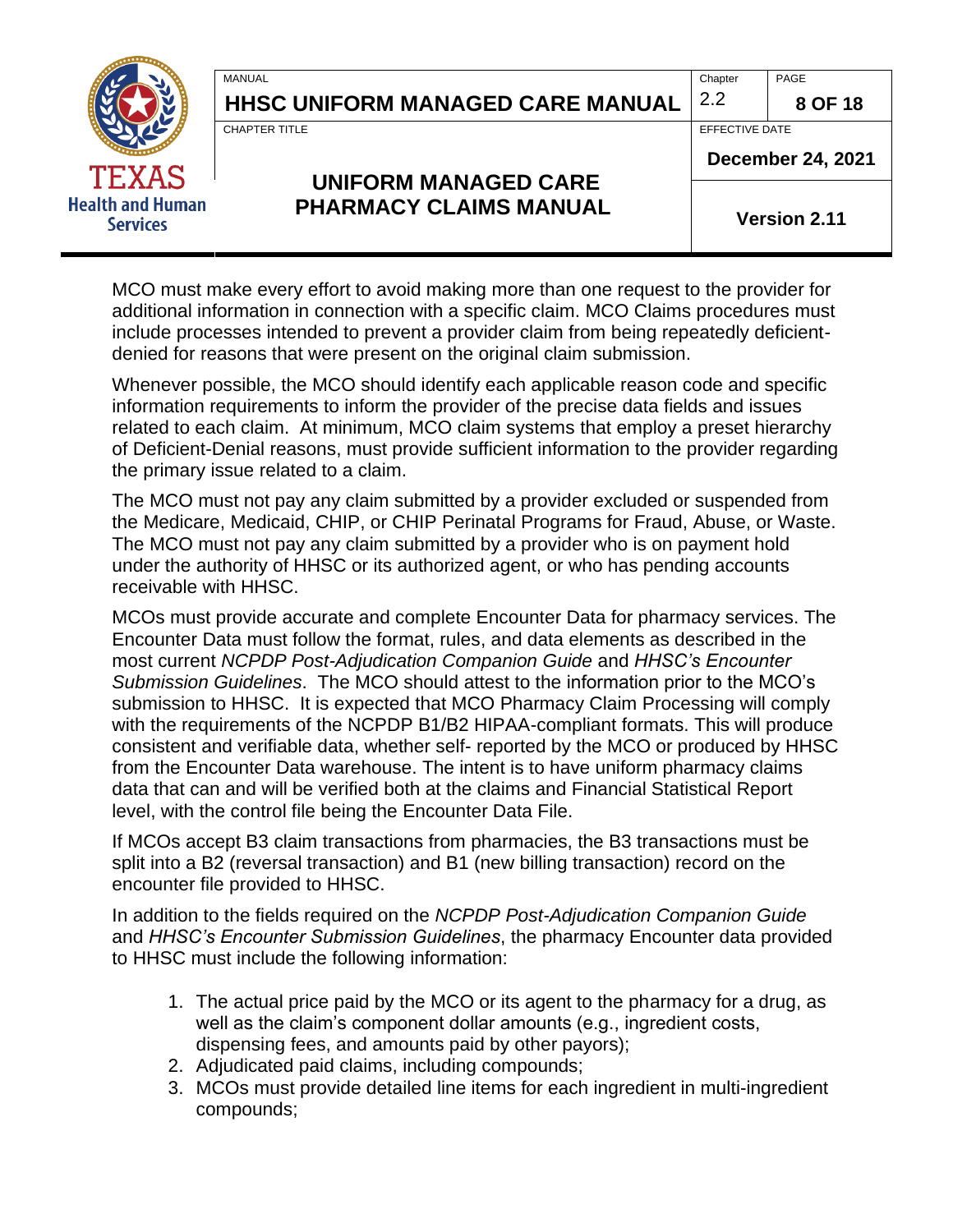

**HHSC UNIFORM MANAGED CARE MANUAL**  $\begin{bmatrix} 2.2 \\ \end{bmatrix}$  9 OF 18

CHAPTER TITLE **EFFECTIVE DATE** 

## **UNIFORM MANAGED CARE PHARMACY CLAIMS MANUAL**

**December 24, 2021**

**Version 2.11**

- 4. Adjudicated denied/rejected claims (only applies to edits identified by HHSC)
	- i. Acceptable reject codes are listed in the Pharmacy Post Adjudication Companion Guide.
- 5. All fields as required by HHSC in the NCPDP post-adjudication format, including paid amounts and third-party payments;
- 6. An indicator if claim was subjected to Prior Authorization processing. If yes, then what type of processing—PDL, clinical, or both; and
- 7. An indicator if a claim was subject to Prior Authorization and was exempted. If yes, then identify the reason for the exemption (as described in the NCPDP Post-Adjudication file layout).

The MCO must notify the pharmacy provider in writing that the provider has 120 days from the date of disposition to appeal. The MCO must process appeals and adjudicate the claim within 30 days from the date of receipt. A provider may appeal any disposition of a claim.

The MCO's subcontract with its Pharmacy Benefits Manager (PBM) must include a flowdown provision requiring the PBM to comply with the requirements of this section, including a requirement to disclose the actual and component prices paid by the PBM to the pharmacy for each Encounter. PBMs must be held accountable for the required claims/encounter information.

#### **B. Correction to a Paid Claim**

NCPDP does not support a claim adjustment transaction in the D.Ø Standard, but corrections may be made to a clean claim. Once a claim has passed all edits, the payment amount reported to the pharmacy and the payment amount on that transaction may not be modified. Claim adjustments must be entered as a reversal transaction (B2) and a new billing transaction (B1).

#### **C. Generic Substitution**

A pharmacist may substitute a generically equivalent drug for the brand prescribed unless the prescriber writes in his/her own handwriting the words "Brand Necessary" or "Brand Medically Necessary" on the face of the prescription (42 C.F.R. § 447.331 and 22 Tex. Admin. Code § 309.3). For electronic prescriptions, the MCO must follow the NCPDP standard designation for "Dispense as Written (i.e., DAW = 1)." The prescriber must indicate on the electronic prescription that DAW = 1 and in the "Notes to the Pharmacy," the prescriber must type "Brand Medically Necessary." If the electronic prescription is received by the pharmacy with DAW = 1 without the corresponding message, the pharmacist must contact the prescriber for a new prescription.  $DAW = 1$ is not required when the brand is preferred and the generic equivalent is non-preferred.

MANUAL PAGE PROPERTY AND RELEASED AT A SERIES OF THE CHAPTER OF PAGE PAGE.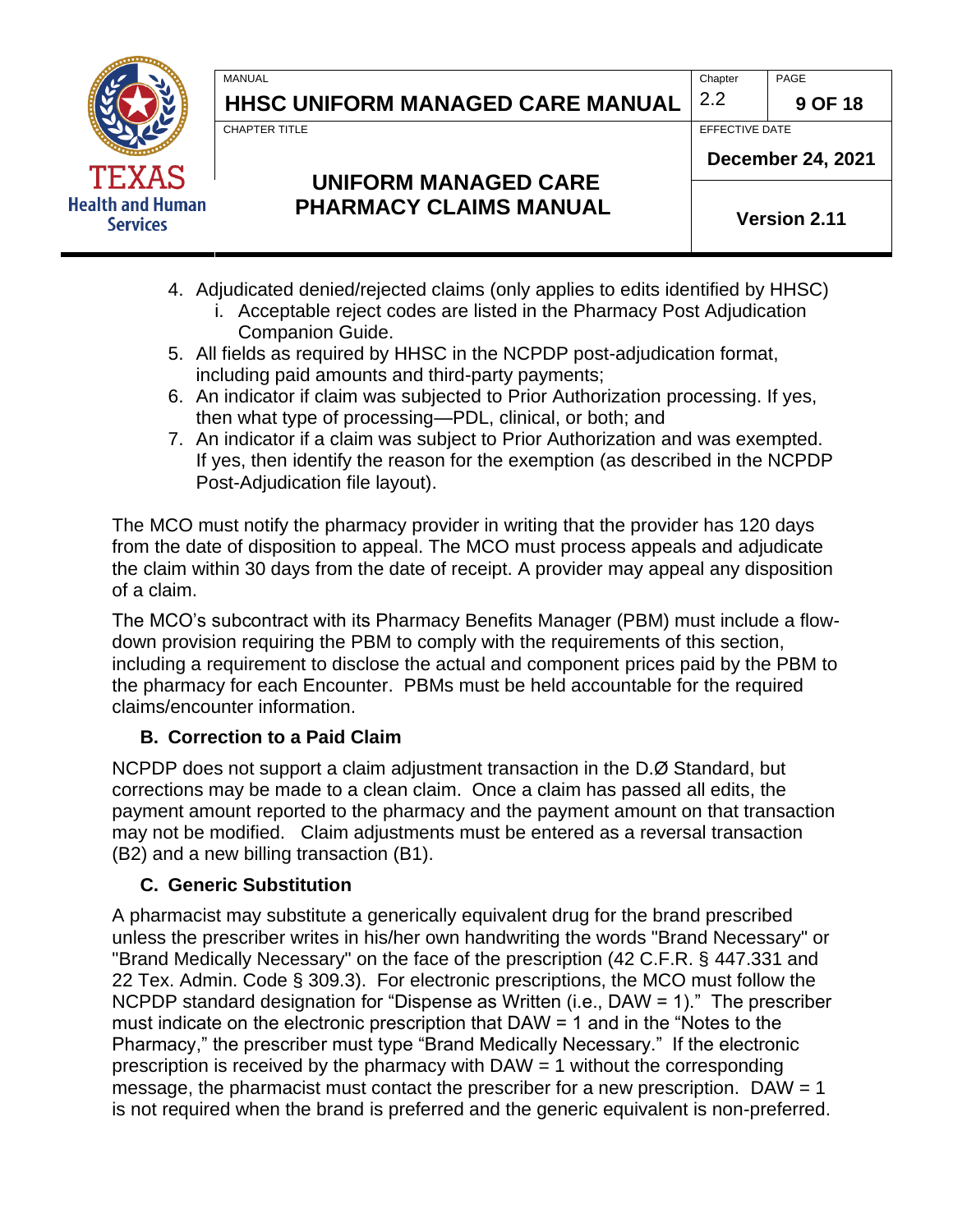| <b>TEXAS</b><br><b>Health and Human</b><br><b>Services</b> | <b>MANUAL</b><br><b>HHSC UNIFORM MANAGED CARE MANUAL</b>     | Chapter<br>2.2                             | PAGE<br>10 OF 18    |
|------------------------------------------------------------|--------------------------------------------------------------|--------------------------------------------|---------------------|
|                                                            | <b>CHAPTER TITLE</b>                                         | EFFECTIVE DATE<br><b>December 24, 2021</b> |                     |
|                                                            | <b>UNIFORM MANAGED CARE</b><br><b>PHARMACY CLAIMS MANUAL</b> |                                            | <b>Version 2.11</b> |

#### **D. Health Resources Services Administration (HRSA) 340B**

ř.

The MCO must ensure that its pharmacy claims process recognizes claims from 340B pharmacies for products purchased through the 340B discount drug program. The only outpatient pharmacy drug claims that HHSC will exclude from the drug rebate system invoicing process are those that are submitted with a "2Ø" in Submission Clarification Code (Field 42 $\varnothing$ -DK). The SCC = 2 $\varnothing$  indicates that the pharmacy has filled the prescription using stock purchased through the HRSA 340B program. MCOs must inform and educate pharmacy providers that it is the responsibility of the provider to correctly report claims filled with 340B stock for 340B-eligible patients to ensure rebates are not collected for these drugs. MCOs must allow for the  $SCC = 2\emptyset$  indicator to be submitted on pharmacy claims. The MCO must ensure that the  $SCC = 2\emptyset$  indicator is included on the encounter.

The MCO must develop a policy for accepting and appropriately reimbursing claims for drug products purchased through the 340B discount drug program and submit the policy to HHSC for review and approval. Any changes to the approved policy or reimbursement methodology must be prior approved by HHSC. MCOs must inform and educate pharmacy providers about its policy, notify pharmacy providers that adherence to the MCO's and HHSC's policies for 340B claims are subject to audit, and monitor 340B pharmacies to ensure claims are submitted appropriately. See the Vendor Drug Program Pharmacy Provider Procedures Manual for the HHSC policy.

#### **E. Dual Eligible Members Medicaid Prescription Coverage for Outpatient Drugs and Biological Products**

STAR+PLUS MCOs are responsible for providing outpatient drugs, biological products, certain limited home health supplies (LHHS), and vitamins and minerals as identified on the HHSC drug exception file marked with "MD" or "MB" as Medicaid covered services for STAR+PLUS Members. Dual Eligible Members are individuals who are entitled to Medicare Part A and/or Part B and eligible for some form of Medicaid benefit. Medicaid pharmacy benefits for Dual Eligible Members can be defined in one of the following three categories:

#### *1. Pharmacy Coverage for Medicare Part B with Medicaid*

HHSC's drug exception file identifies the outpatient drugs, biological products, LHHS, and vitamins and minerals with "MB" that are payable by Medicare Part B for STAR+PLUS Members. STAR+PLUS MCOs are responsible to pay the cost sharing for outpatient drugs, biological products, and LHHS covered by Medicare Part B. See Attachment B.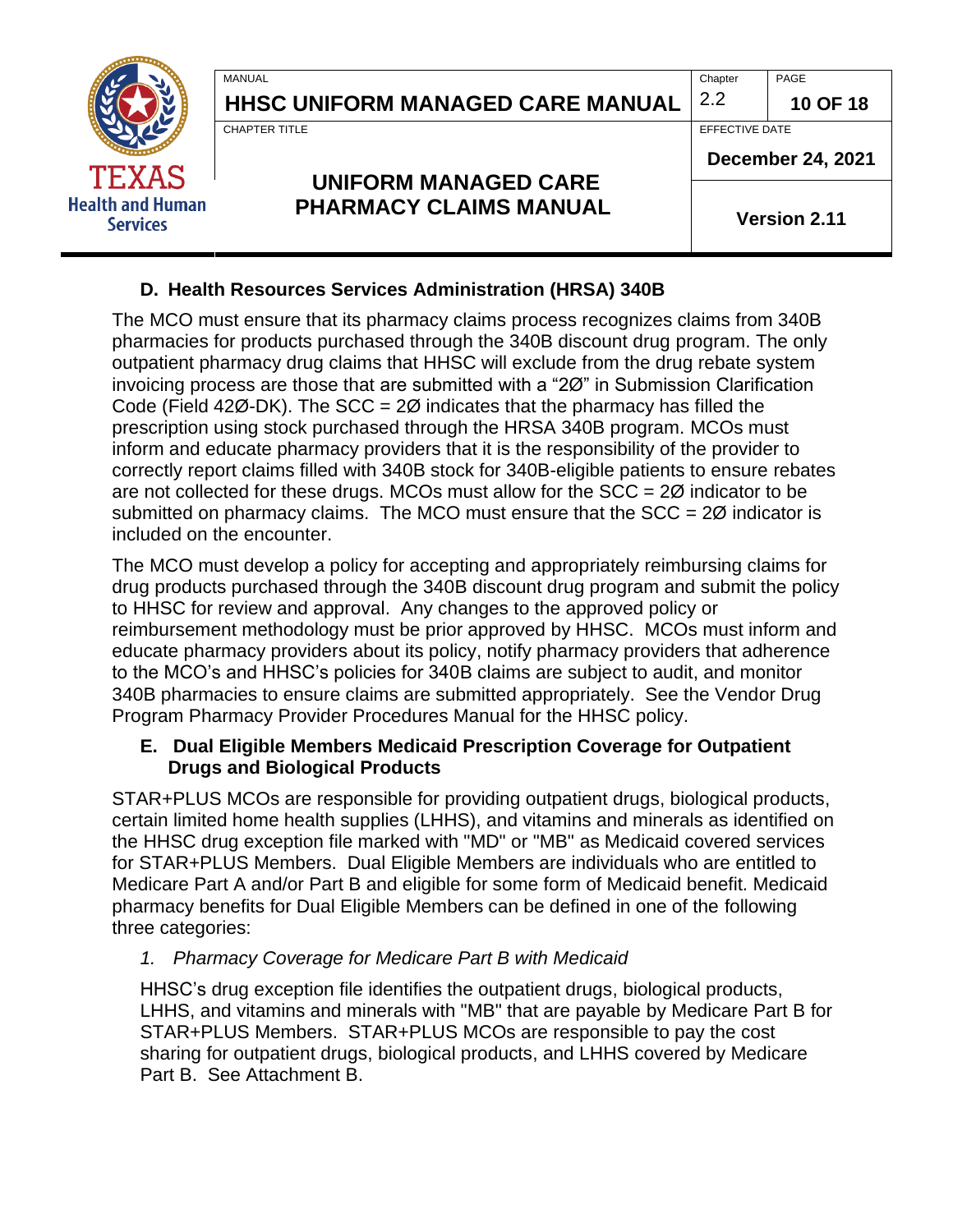

**HHSC UNIFORM MANAGED CARE MANUAL**  $|2.2|$  11 OF 18

CHAPTER TITLE **EFFECTIVE DATE** 

## **UNIFORM MANAGED CARE PHARMACY CLAIMS MANUAL**

**December 24, 2021**

**Version 2.11**

If Medicare Part B provides a paid response, MCO should follow the guidelines below:

a. The claim is received with a \$0.00 paid amount; Medicaid will cover the cost share/co-insurance deductible.

MANUAL PAGE PROPERTY AND RELEASED AT A SERIES OF THE CHAPTER OF PAGE PAGE.

- b. The claim is received with paid amount greater than \$0.00, but less than the Medicaid allowed amount for identified drugs covered by Medicaid; Medicaid may cover the cost share portion up to the Medicaid allowed amount.
- *2. Medicare Part D with Medicaid – Wrap-Around Services*

HHSC's drug exception file identifies the outpatient drugs, biological products, LHHS and vitamins and minerals with "MD" covered by Medicaid for STAR+PLUS Members enrolled in Medicare Part D. STAR+PLUS MCOs must pay claims for these drugs and products for these members. If the Member is eligible for Medicare Part B and the drug or product is a covered benefit of Medicare Part B, the MCO must validate Medicare Part B was billed in accordance with guidelines outlined in Section VI. E. 1. See Attachment C.

#### *3. True Cross-over Claims*

CMS states that individuals that are enrolled in Medicare Part A or Part B are also eligible for Medicare Part D. STAR+PLUS MCOs are responsible for validating the Medicare eligibility file and ensuring the pharmacy claims adjudicate as follows:

- If the client is eligible for Medicare Part D claims with a Medicare Part D covered drug and/or product must be billed to Medicare Part D and/or commercial insurance (if there is commercial insurance on file) prior to billing Medicaid.
- Medicaid must continue to pay (and no change in processing will occur) for Medicare Part D wrap-around drugs after commercial insurance has been billed or if there is no commercial insurance on file. These wrap-around drugs and products include non-prescription (over the counter medications), some products used in symptomatic relief of cough and colds, LHHS, some prescription vitamins and mineral products which are identified on the HHSC Drug Exception file.
- The cost-share (deductible, premium or co-pay) for Medicare Part B drugs and products after commercial insurance has been billed or if there is no commercial insurance on file.

If a client does not have Medicare Part D information on file or says that they are not enrolled in a Medicare Part D plan, the MCO should instruct the pharmacy to either: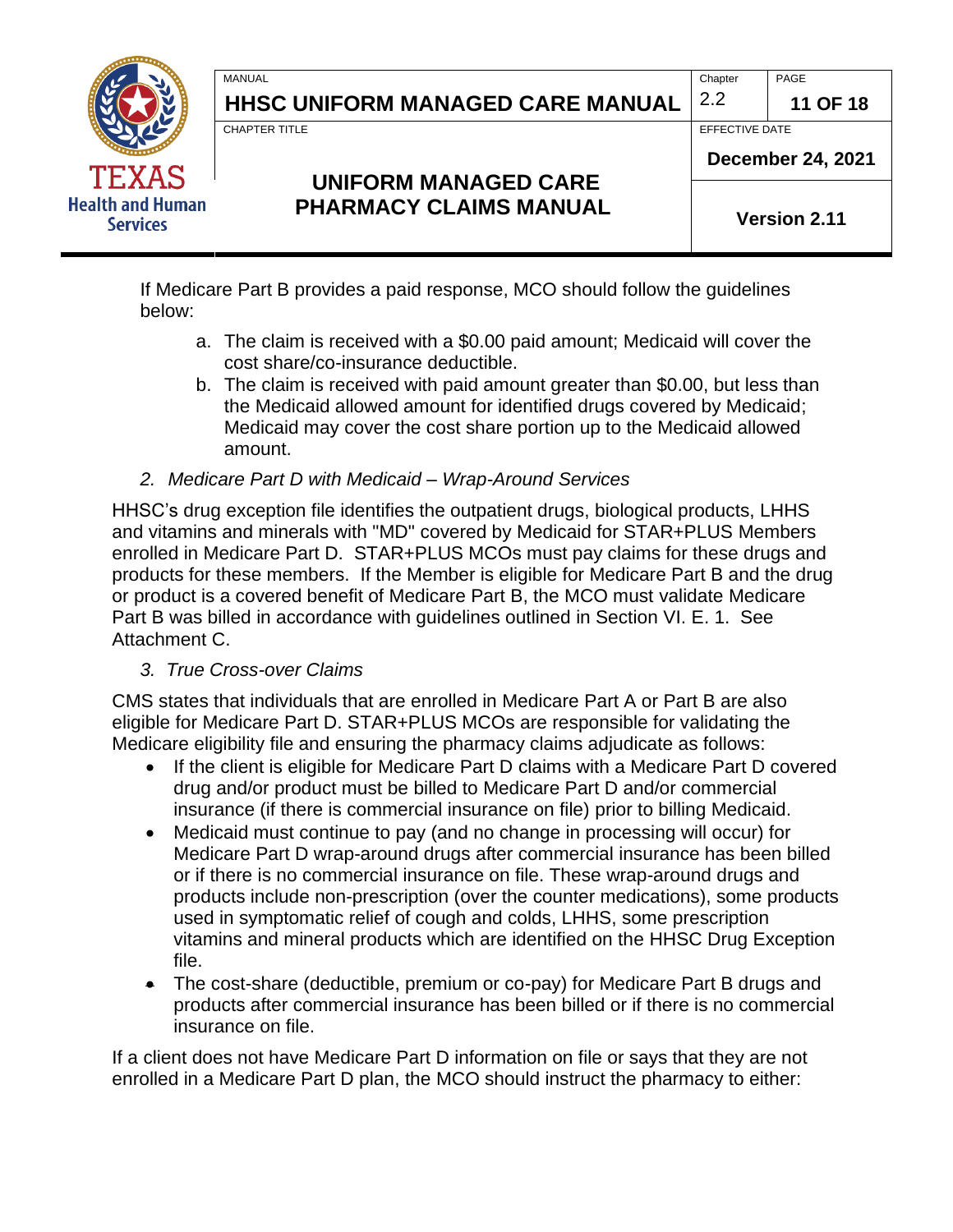

# **HHSC UNIFORM MANAGED CARE MANUAL**  $\begin{bmatrix} 2.2 \\ \end{bmatrix}$  12 OF 18

MANUAL PAGE PROPERTY AND RELEASED AT A SERIES OF THE CHAPTER OF PAGE PAGE.

CHAPTER TITLE **EFFECTIVE DATE** 

## **UNIFORM MANAGED CARE PHARMACY CLAIMS MANUAL**

**Version 2.11**

**December 24, 2021**

- Bill the Medicare Limited Income (LI-NET) program, call LI-NET program at 800-783-1307 or visit the LI-NET Pharmacy portal at [https://www.humana.com/provider/pharmacy-resources/medicare-limited-income-net](https://www.humana.com/provider/pharmacy-resources/medicare-limited-income-net-program)[program](https://www.humana.com/provider/pharmacy-resources/medicare-limited-income-net-program)
- Utilize the Facilitated Enrollment process to enroll the client in a plan by calling 800-633-4227, or;
- Call 1-800-MEDICARE (800-633-4227) for additional information.

For more information about Medicare Part B and Medicare Part D drug coverage, visit the CMS website at: [http://www.cms.gov/Medicare/Prescription-Drug-](http://www.cms.gov/Medicare/Prescription-Drug-Coverage/PrescriptionDrugCovContra/downloads/Chapter6.pdf)[Coverage/PrescriptionDrugCovContra/downloads/Chapter6.pdf.](http://www.cms.gov/Medicare/Prescription-Drug-Coverage/PrescriptionDrugCovContra/downloads/Chapter6.pdf)

Attachment A is a flowchart that MCOs may use as a reference for cost avoidance or coordination of benefits (COB) when processing claims that are covered by commercial insurance. In accordance with UMCC Section 8.2.2.2, family planning drugs are exempt from the COB process.

Attachments B and C are flowcharts that MCOs must use for processing Medicaid claims with Medicare Part B and Medicare Part D.

#### **F. Pharmacist-Administered Medications**

Beginning September 1, 2020, MCOs must allow pharmacists to administer certain long-acting injectable antipsychotics, opioid antagonists, and flu vaccines. The Medicaid and CHIP Formularies will be updated to identify applicable products.

Flu vaccines eligible for administration in a pharmacy setting will be identified with drug programs "FL1" or "FL2" and include the coverage effective dates on the Formulary and MCO Drug Exception List (DEL) files. National drug codes (NDC) for flu vaccines will be provided later this summer.

Long-acting injectable antipsychotics and opioid antagonists used to treat substanceuse disorder or opioid-use disorder eligible for administration in a pharmacy setting will be identified with drug program "INJ" and include the coverage effective dates on the Formulary and DEL files.

MCOs must reimburse pharmacies for pharmacist-administered medications as follows:

- For long-acting anti-psychotics, opiate dependence treatments, and emergency treatment for known or suspected opioid overdose: Reimburse the ingredient cost, dispensing fee, and applicable administration fees.
- For flu vaccines: Reimburse ingredient costs and applicable administration fees.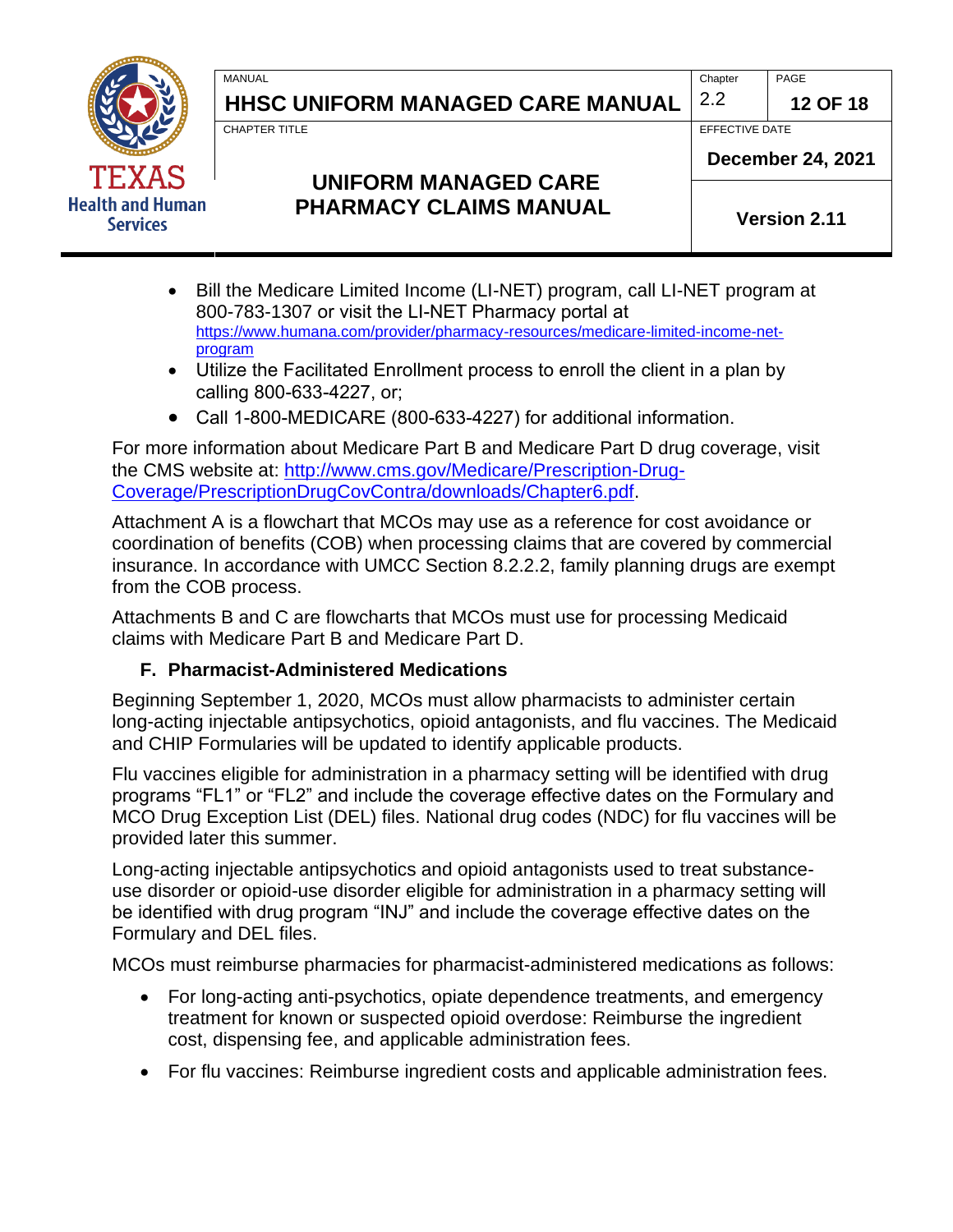|                                            | <b>MANUAL</b><br><b>HHSC UNIFORM MANAGED CARE MANUAL</b>     | Chapter<br>2.2      | PAGE<br>13 OF 18         |
|--------------------------------------------|--------------------------------------------------------------|---------------------|--------------------------|
| <b>TEXAS</b>                               | <b>CHAPTER TITLE</b>                                         | EFFECTIVE DATE      | <b>December 24, 2021</b> |
| <b>Health and Human</b><br><b>Services</b> | <b>UNIFORM MANAGED CARE</b><br><b>PHARMACY CLAIMS MANUAL</b> | <b>Version 2.11</b> |                          |

MCOs are required to comply with the policy listed in UMCM Chapter 16.1, Medicaid and CHIP Operational Guidance.

#### **G. Covered Drugs Under Non-Risk Payment**

MCOs are responsible for providing certain drugs under non-risk, cost settlement basis, in accordance with UMCC Attachment A, Section 10.18, "Non-risk Payments for Drugs." The MCO must follow HHSC's clinical review criteria located at [www.txvendordrug.com](http://www.txvendordrug.com/) to approve the provision of these drugs. Reimbursement by HHSC may be up to the Medicaid fee-for-service rate that HHSC would have paid for the drug on the date of service for a valid claim. The fee-for-service ingredient cost is calculated using the National Average Drug Acquisition Cost (NADAC) price for formulary drugs covered under the pharmacy benefit. If the NADAC price is not available, the ingredient cost is calculated using wholesale acquisition cost minus two percent.

The non-risk payments will cover only the cost of the drugs. Reasonable administrative costs associated with coverage of these drugs as well as adjunctive therapies if any associated with the treatment of these drugs will be part of the existing Capitation Rate. The MCO may not include the cost of the drugs in the Financial Statistical Report (FSR).

HHSC publishes a daily non-risk drug file to TxMedCentral listing all drugs designated as eligible for non-risk-based payment. For each listed drug, the file contains the nonrisk payment NDC, drug name, an indicator of whether the drug is on the formulary or a clinician-administered drug, and dates of eligibility for non-risk payment. HHSC uploads the daily file to the TxMedCentral website of each MCO's "MCOPHARM" folder and titled "CAD\_Formulary\_NRPjjjyy."

#### **H. Managed Care Clinical Prior Authorization Criteria Implementation**

MCOs must submit a report to HHSC that lists all Clinical Prior Authorization (Clinical PA) criteria approved by the HHSC Drug Utilization Review (DUR) Board and indicates whether the Clinical PA criteria is being applied by the plan for each Program. The MCO must submit a Clinical PA criteria report on a quarterly basis, by the last day of the month following the reporting period using the template contained in UMCM Chapter 5.13.6.

#### **I. Medically Necessary Non-Formulary Drug**

In the event a circumstance occurs in which a non-formulary drug has been identified as the only medically necessary and available recourse, the MCO may submit a request to Vendor Drug Pharmacy Operations at [VDP-Operations@hhsc.state.tx.us](mailto:VDP-Operations@hhsc.state.tx.us) for nonemergency situations. The request must include the following information: Member's name, Medicaid ID, drug name, pharmacy, prescriber, a detailed description of the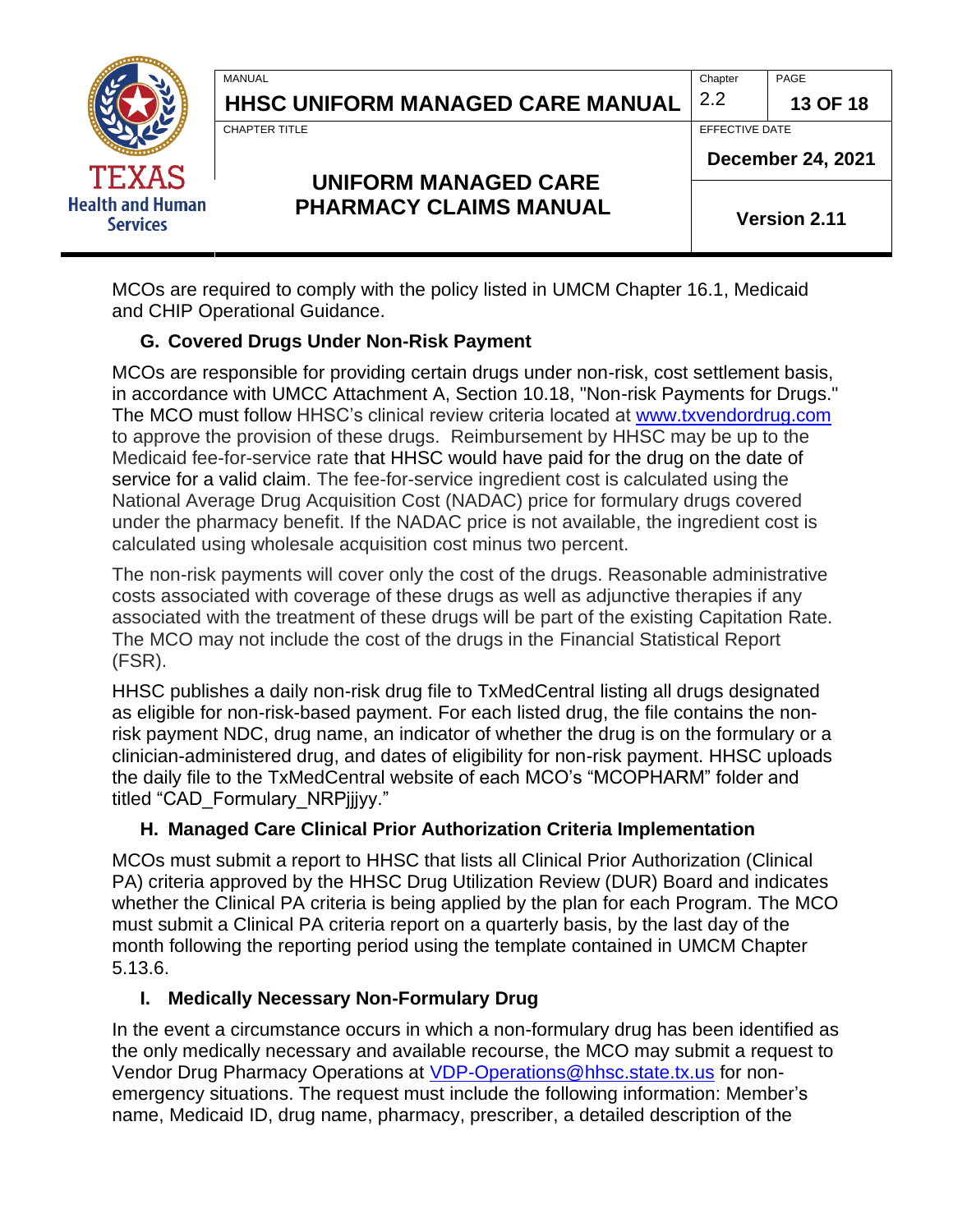

**HHSC UNIFORM MANAGED CARE MANUAL**  $\begin{bmatrix} 2.2 \\ \end{bmatrix}$  14 OF 18

MANUAL PAGE PROPERTY AND RELEASED AT A SERIES OF THE CHAPTER OF PAGE PAGE.

CHAPTER TITLE **EFFECTIVE DATE** 

## **UNIFORM MANAGED CARE PHARMACY CLAIMS MANUAL**

**December 24, 2021**

**Version 2.11**

circumstance, and confirmation the case was reviewed by clinical staff. Requests received Monday - Friday by 4:00 p.m. will be processed by close of business on the day received. Requests received after 4:00 p.m., on weekends, or holidays will be processed the next business day.

Vendor Drug Pharmacy Operations must approve the request before the MCO may submit the claim. The required entries on the encounter to designate the drug as nonformulary/medically necessary are listed below:

- a "7" in the Submission Clarification Code field (Field 42Ø-DK) and
- the value "Q" (Drug not on Formulary) in the "Formulary Status" field (field 257)

This process is intended to help address access to care concerns in non-emergency situations. MCOs are responsible for providing medically necessary services in all situations, which may include coverage of prescriptions that come in after 4:00 p.m., on the weekend, or holiday.

# <span id="page-13-0"></span>**VII. MESSAGES TO PHARMACIES**

#### **1. General Rejection Message Instructions**

The MCO must use the additional NCPDP message field (526-FQ) as needed when the standard reject code provides insufficient information for the pharmacy to determine next steps, or the standard reject code is used for multiple criteria (e.g., excessive quantity, prescription limits have been met).

### **2. 72-hour Emergency Prescription Rejection Message (Required Language)**

The following message must be returned to pharmacies on all electronically-submitted claims that the MCO rejects because the prior authorization criteria have not been met.

"Prescriber should call [insert hotline or call center name and number] or RPH [or PHARMD] should submit 72 HR Emergency Rx if emergency and DR not available."

# <span id="page-13-1"></span>**VIII. PERFORMANCE REQUIREMENTS AND TIMEFRAMES**

The MCO or its subcontracted claims processor must process and finalize claims according to the following performance requirements and timeframes:

- 1. Within 18 Days of receipt: Adjudicate 98 percent of all electronic Clean Claims by claim type and by Program.
- 2. Within 21 Days of receipt: Adjudicate 98 percent of all non-electronic Clean Claims by claim type and by Program.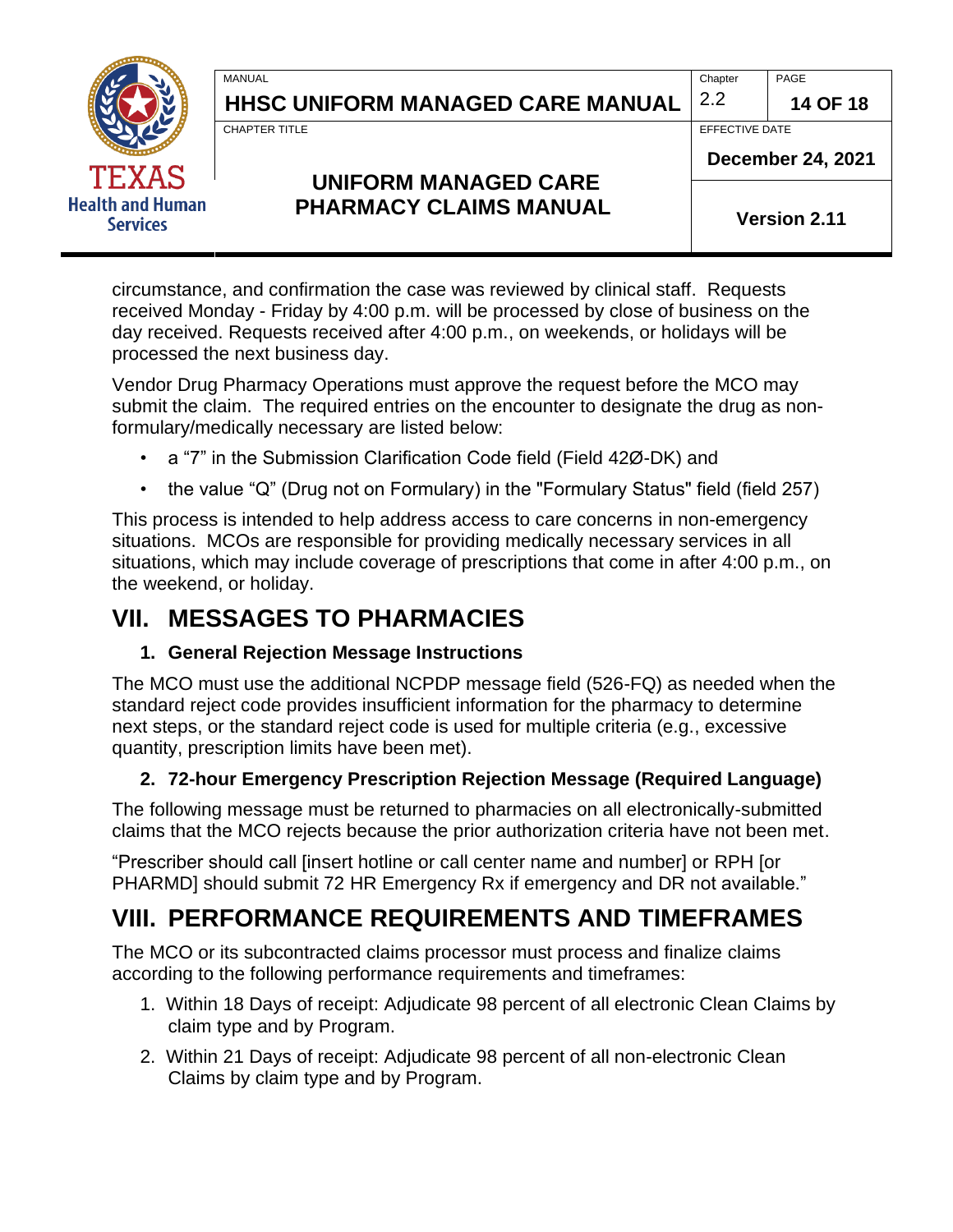| <b>TEXAS</b><br><b>Health and Human</b><br><b>Services</b> | <b>MANUAL</b><br><b>HHSC UNIFORM MANAGED CARE MANUAL</b>     | Chapter<br>2.2      | PAGE<br><b>15 OF 18</b>                    |  |
|------------------------------------------------------------|--------------------------------------------------------------|---------------------|--------------------------------------------|--|
|                                                            | <b>CHAPTER TITLE</b>                                         |                     | EFFECTIVE DATE<br><b>December 24, 2021</b> |  |
|                                                            | <b>UNIFORM MANAGED CARE</b><br><b>PHARMACY CLAIMS MANUAL</b> | <b>Version 2.11</b> |                                            |  |

3. Within 24 months from the date of service: finalize all claims, including appealed claims.

These requirements are subject to change due to changes in HHSC requirements, federal or state laws, rules, or regulations.

## <span id="page-14-0"></span>**IX. INTEREST PAYMENTS**

The MCO is subject to remedies, including liquidated damages, if the MCO does not pay providers interest at an 18% annual rate, calculated daily, for the full period in which the Clean Claim, or portion of the Clean Claim remains unadjudicated beyond the 18 day claims processing deadline if submitted electronically, or the 21-day claims processing deadline if submitted non-electronically.

The principal amount on which the interest payment will be calculated is the amount due but unpaid at the contracted rate for the service.

The MCO and its subcontracted Claims Processors must keep an accurate and sufficient audit trail for each interest payment and its corresponding claims documentation and provide a detailed report to HHSC upon request.

## <span id="page-14-1"></span>**X. HEALTH INSURANCE PORTABILITY AND ACCOUNTABILITY ACT (HIPAA) COMPLIANCE**

The MCO must comply with all HIPAA requirements as described in the contract. The MCO must comply with HIPAA EDI requirements in claims and remittance transactions in the NCPDP B1/B2 HIPAA-compliant formats.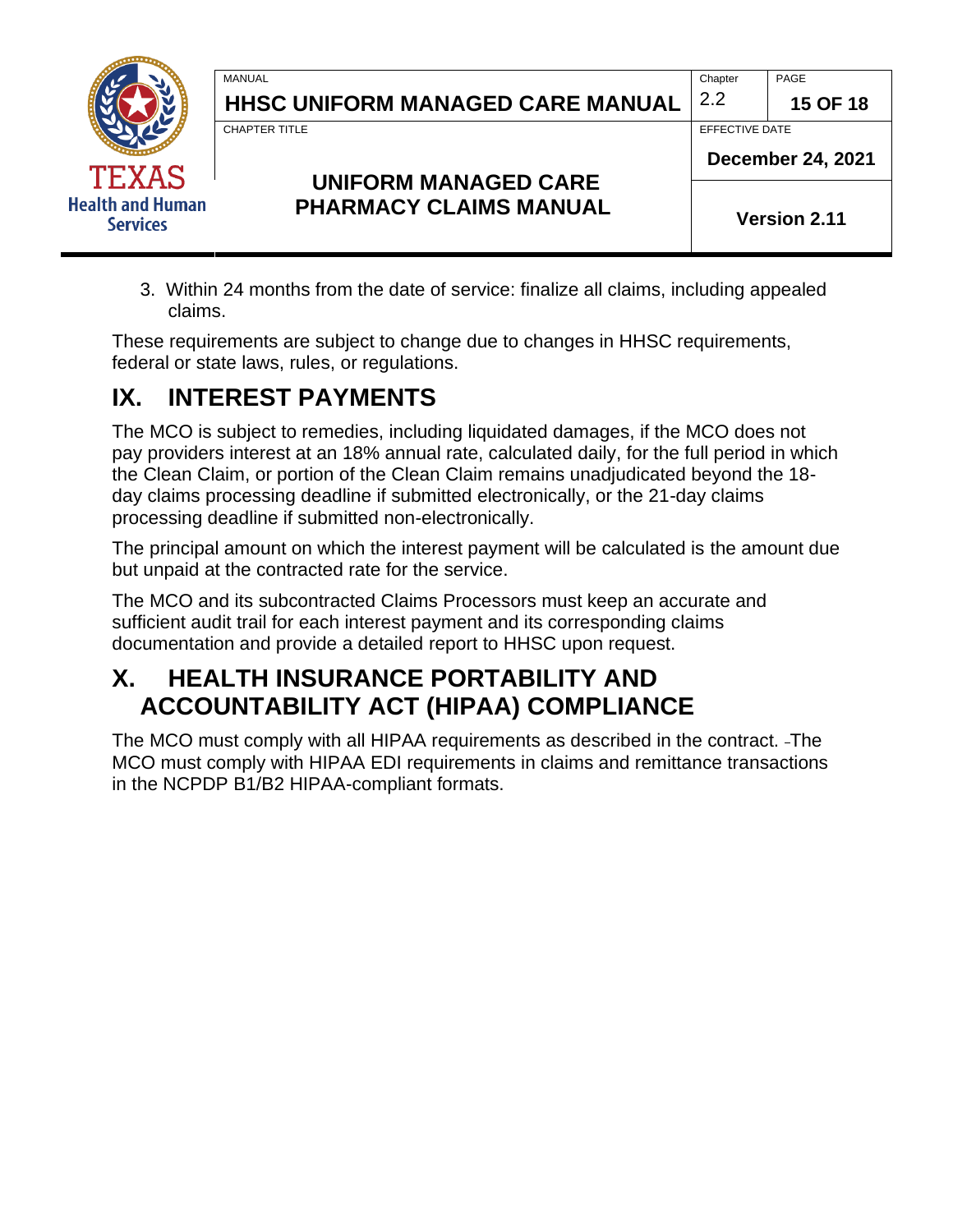

<span id="page-15-0"></span>

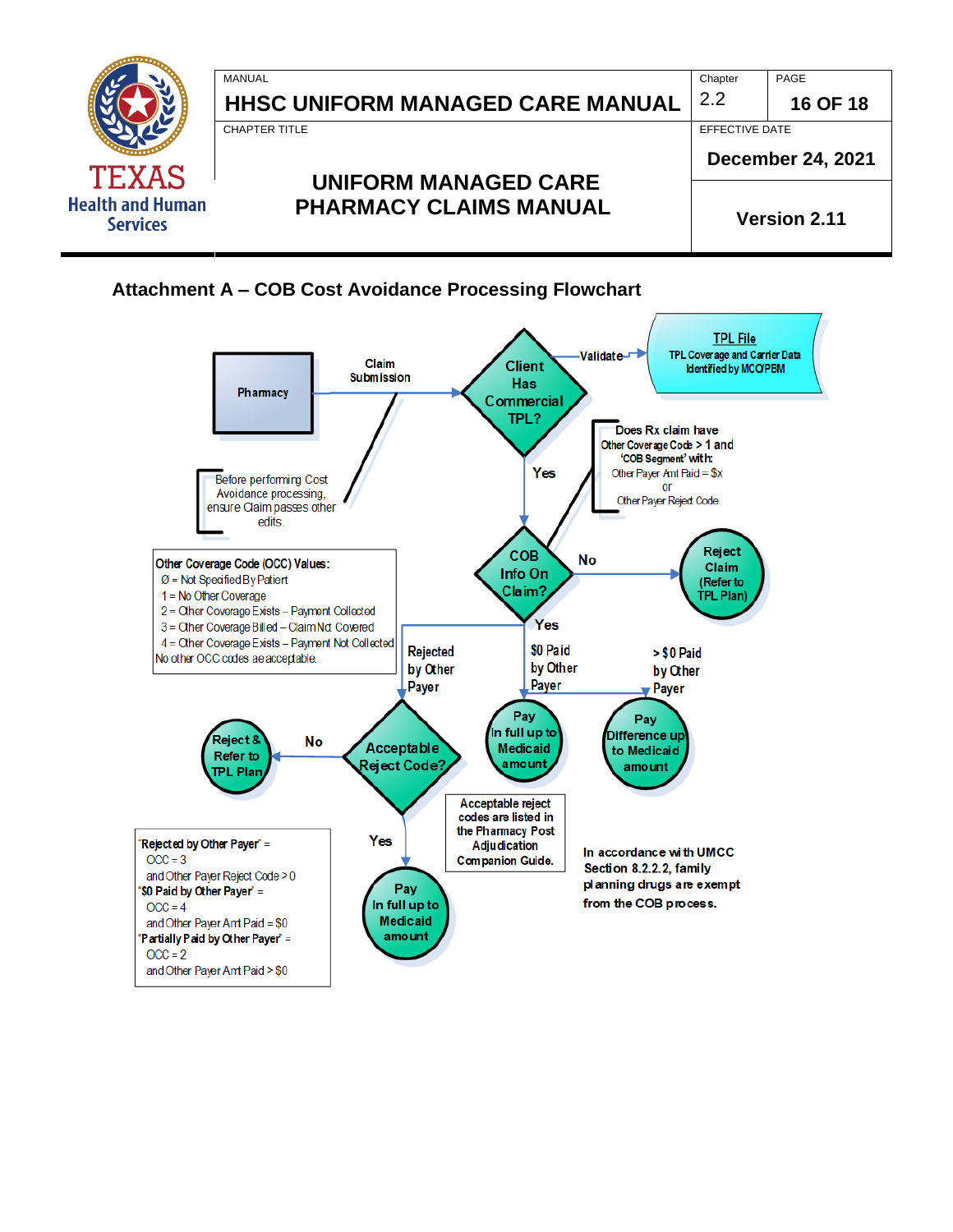

<span id="page-16-0"></span>